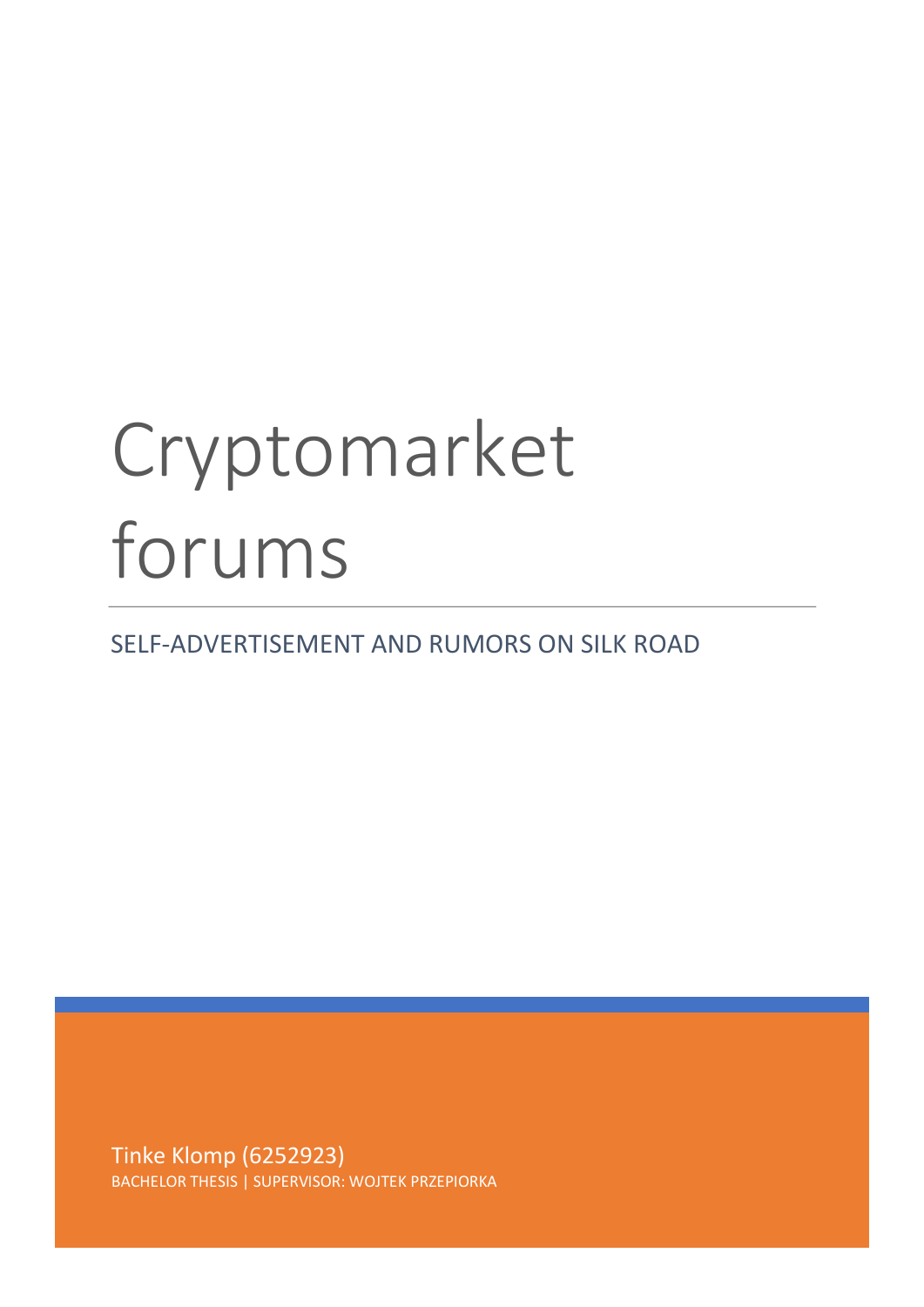# **Contents**

| $\overline{2}$ |
|----------------|
| 3              |
| 6              |
| 10             |
| 13             |
| 16             |
|                |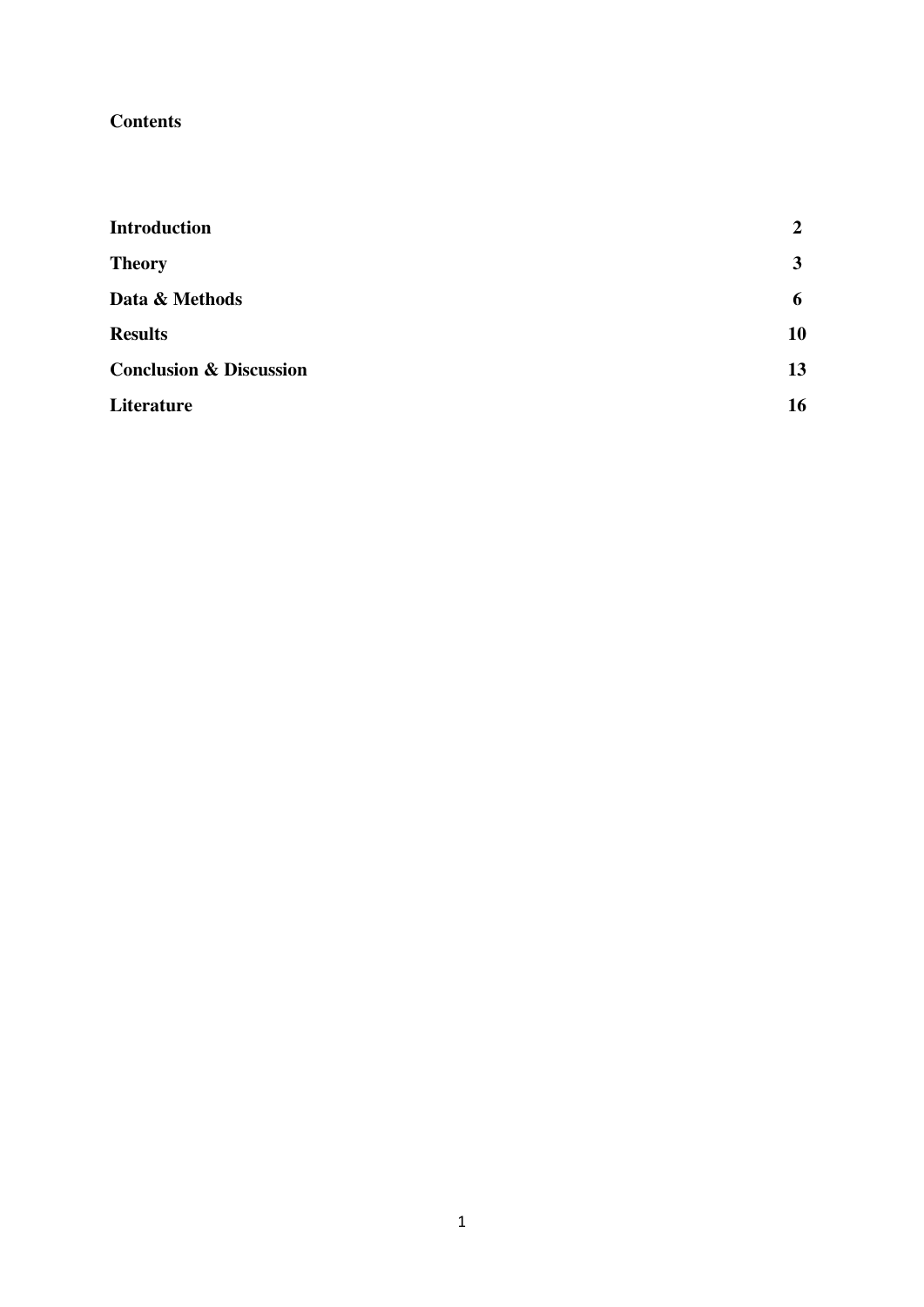#### **Introduction**

Cryptomarkets are online markets where an exchange of illegal foods and services takes place between actors that use digital encryption to disguise their identity (Martin, 2014). Online markets, in general, have been rising in popularity in recent years and the kinds of goods that are offered on these markets have become broader. Simultaneously, cryptomarkets have become more prominent as well (Morelato et al., 2018). The first cryptomarket that gained a lot of renown was Silk Road, a site that ran from 2011 to 2013 (Christin, 2013). Picking up worldwide media attention following a blog from *Gawker* about the cryptomarket, commotion grew around the dangers expected to come forth from online illicit exchange (Martin, 2014).

 The site administrator, Dread Pirate Roberts, pursued the goal to provide some form of order and cooperation without interference from legal authorities, trying to protect sellers and buyers from each other and the state (Zajácz, 2017). Buyers were protected by an escrow service, which is a system where customers bought their products with the cryptocurrency Bitcoin, though the deposit was only released if the buyer was content with the shipment (Aldridge and Décary-Hétu, 2014). The intention to guard users from illegitimate transactions, however, was not always guaranteed. Compared to markets where licit products are sold online, cryptomarkets don't have a legal framework that protects buyer from potential misconduct performed by a vendor (Hardy & Norgaard, 2016). Users, moreover, operate with anonymous accounts, which makes it challenging to call on the accountability of sellers (Christin, 2013; Diekmann et al., 2014).

 As compensation for the uncertainty that is created with the use of online markets, rating systems are often implemented (Resnick and Zeckhauser, 2002; Jin and Kato, 2006; Sears, 2016). Reputation is able to ensure good behaviour and cooperation between users of online markets (Dellarocas, 2003; Przepiorka, 2013; Jiao et al. 2021). This effect of reputation systems can be found in cryptomarkets as well, as sellers of illegal drugs on Silk Road who receive higher ratings increase their prices and sell more goods, while sellers with lower reputations reduce pricing and are able to sell their items less quickly (Przepiorka et al. 2017).

 Another opportunity for buyers to assess the trustworthiness of sellers on Silk Road are the forums of the cryptomarket. Forums enable direct communication between users (Norbutas, 2020). Cryptomarkets can have multiple forums which all serve different purposes (Branwen, 2015). Several examples of these forums are self-advertisement forums, enabling sellers to notify other members of the products they are offering, rumor forums, where sellers, their products and other subjects relating to them can be discussed, and a discussion forum, a platform for members to debate about different subjects and themes, such as privacy, politics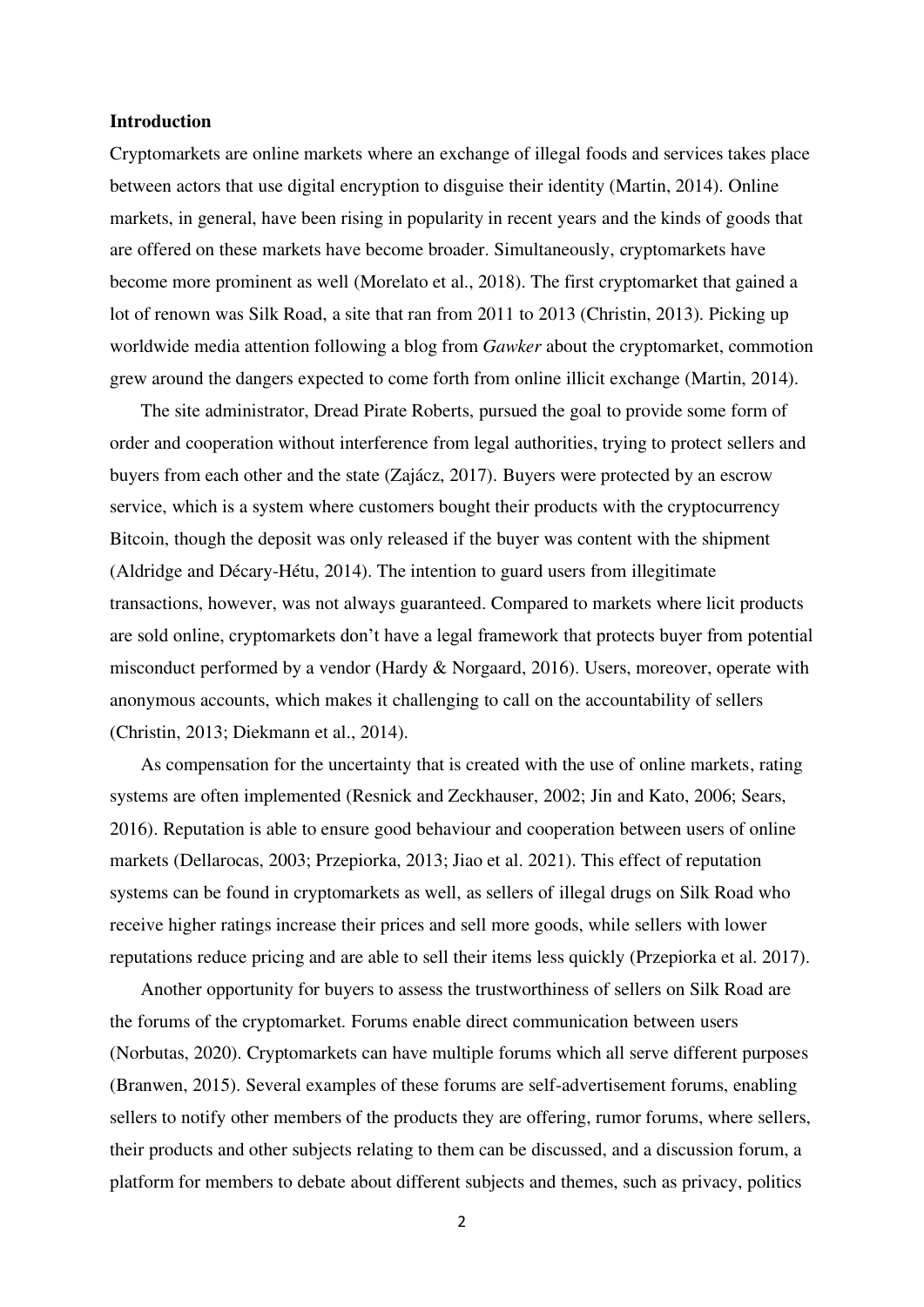or philosophy (Branwen, 2015; Bancroft and Reid, 2016; Norbutas, 2020). Communication on cryptomarket forums could be positively related to trust between users, as Norbutas (2020) finds that vendors' discussion forum activity increases the number of item sales. In this thesis it will be tested whether the interaction between sellers and buyers on forums weakens the effect of reputation on pricing and sales.

The research question that will be studied in this bachelor thesis is as follows: *To what extent does interaction on cryptomarket forums affect the reputation of the seller, the prices they charge and the speed at which they sell their products?* 

 This thesis will gain insight into the influence of forums on trust and cooperation between users of cryptomarkets, which is a subject less researched than the effect of reputation and reputation systems. Additionally, the results of this study could be useful to achieve more knowledge of the online illegal drug market, by researching the influence of forums on Silk Road.

 In the next section, information asymmetry and the trust problem between sellers and buyers will be set out, as well as the signaling theory. The hypotheses will moreover be presented here. In 'Data & Methods' the data used in the analyses will be described and the manner of using this data will be explained. The descriptive statistics of the variables used will be displayed this section as well. The 'Results' section will set forth the outcome of the regression analyses that are executed to test the hypotheses. The last section will handle the conclusion of the results and the discussion of the thesis overall.

## **Theory**

As mentioned before, the anonymity and environment of Silk Road pose a challenge to assess the trustworthiness of a seller. In an interaction between sellers and buyers information asymmetry occurs (Jiao et al., 2021). Buyers are unable to know the quality of the products offered or the seller's intentions, while the seller does have this information (Raub, 2004). Vendors have an incentive to act opportunistically through not sending items or selling goods of poor quality, since this is more profitable (Norbutas, 2020). This is stimulated by the lack of an institution that attempts to maintain cooperation between buyers and sellers and the ease at which opportunistic sellers are able to change their alias and thereby remain anonymous (Norbutas, 2020).

 The high information asymmetry between actors creates a trust dilemma, where the buyer is the first person in the interaction to make a decision, which is to buy a products from a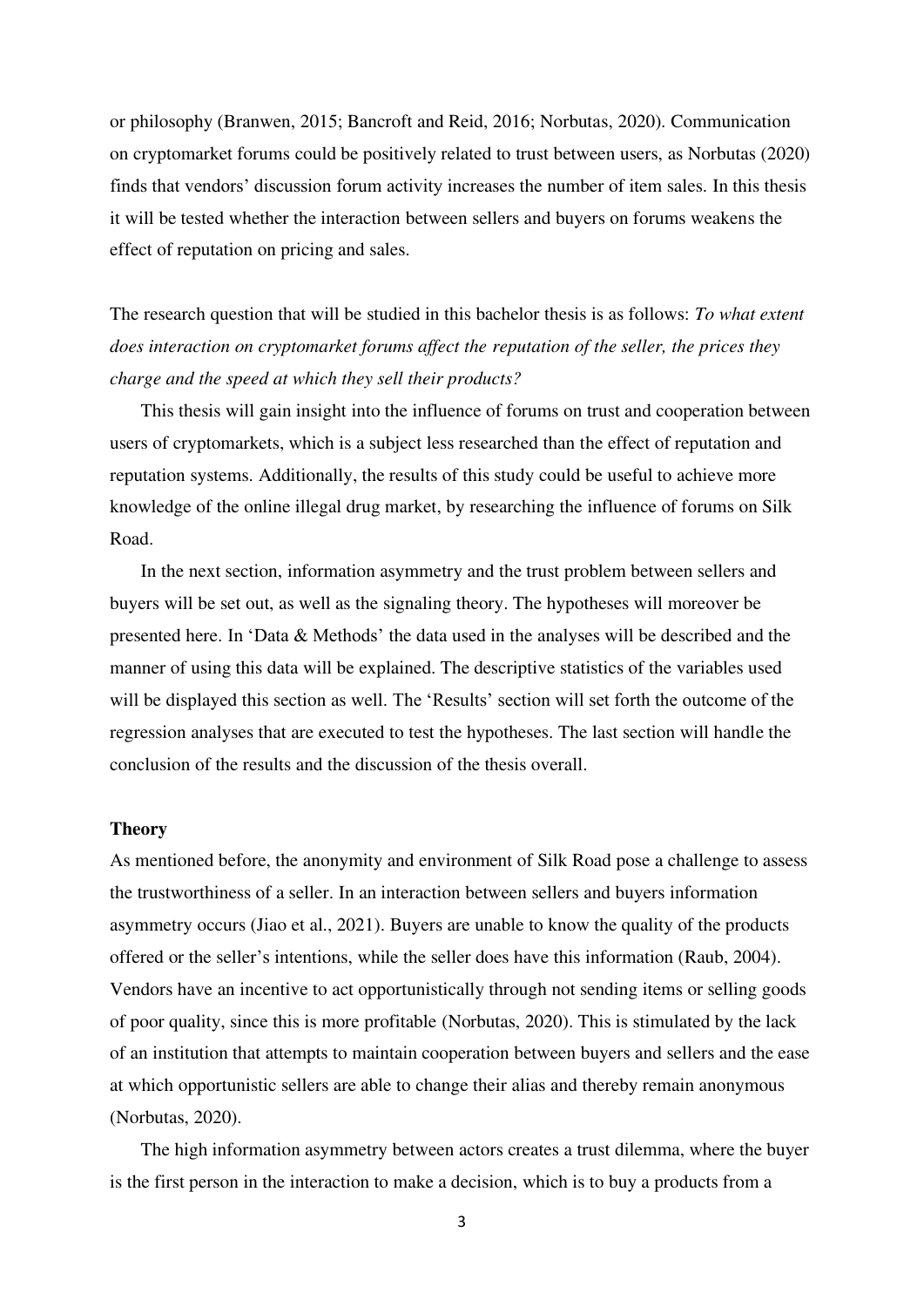seller or not (Przepiorka and Berger, 2017; Norbutas, 2020). The second decision is made by the seller regarding the quality of the goods that are sold, how well the package of goods will be disguised and whether the items will be sent at all (Jiao et al. 2021). The buyer tries to make the decision by taking into account the expected outcomes of choosing to buy or not to buy and will only purchase from a seller when the expected payoff of the transaction is higher than when they do not buy goods (Jiao et al. 2021).

An attempt to reduce the risk for buyers to be scammed are escrow systems, which hold the funds of buyers until they finalise the transaction (Martin et al., 2019). Escrow is, as it were, a reproduction of institutional safeguard that can often be found on licit online markets to protect users (Décary-Hétu et al. 2016). This should gain back some control for buyers when they initiate a transaction. However, escrow systems are not completely safe themselves. During the 'Great 430 Heist' vendor *Tony76* convinced buyers to finalise their order before they received their product, resulting in the theft of 100,000 to 250,000 US dollars (Ormsby, 2014). Additionally, there have been instances where cryptomarket administrators have stolen money through the platform, as buyers funds are held within the escrow service when customers are awaiting their order (Moeller et al., 2017).

To mitigate these risks, customers should be able to recognize the trustworthiness of sellers. To win the trust of buyers, a seller needs to distinguish themselves from an opportunistic seller, by generating a signal that is too valuable for an opportunistic seller to make, but not for a trustworthy seller (Gambetta, 2009; Przepiorka and Berger, 2017; Norbutas, 2020). A seller is able to establish signals anticipating that a buyer will interpret these signals and form an opinion regarding the trustworthiness of the seller, which is an unobservable characteristic of the vendor (Przepiorka and Berger, 2017). For opportunistic sellers a good reputation is too costly, as those kinds of vendors are aiming towards shortterm gains and reputation takes time to build and proper reputations take time and effort to build (Przepiorka et al., 2017). The market reputation is the signal that is most evaluated to assess the cooperativeness of a vendor (Diekmann et al., 2014). Since signals of reputation are taken into account by customers, good reputations allow trustworthy sellers to charge premium prices for their goods and sell their products faster (Przepiorka et al, 2017). Aside from the reputation seller receive from the rating system, customers also derive their opinion from signals that are produced on the discussion forums on cryptomarkets (Bancroft and Scott Reid, 2016).

Other cryptomarket forums where signals could be interpreted are the self-advertisement and scammer forums, both present on Silk Road (Branwen, 2015). As sellers are able to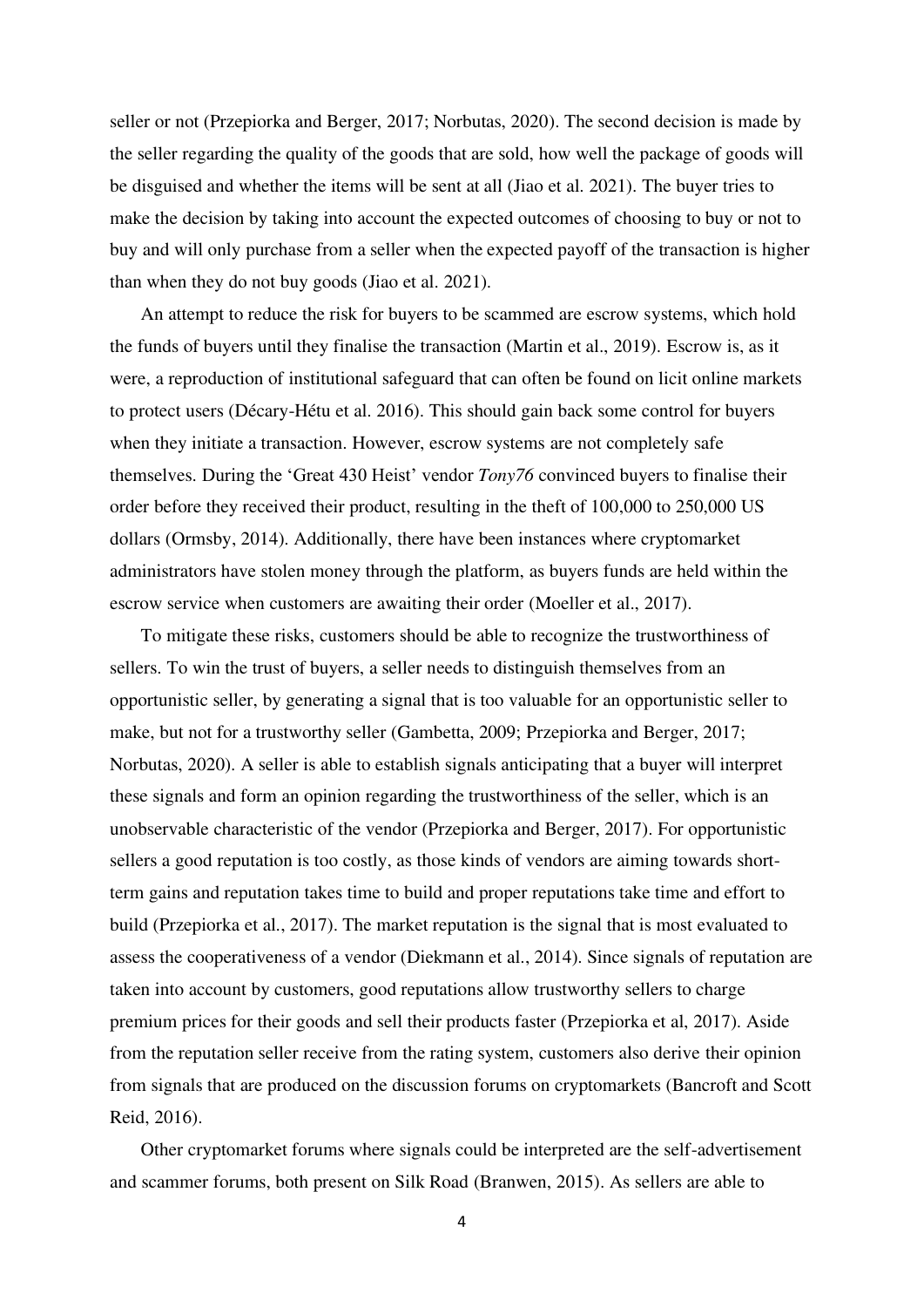promote their products on the self-advertisement forum (Branwen, 2015), it can be tested whether the signals coming from these advertisements are able to influence the assessment of trustworthiness of sellers by customers. The first and second hypotheses will be as follows:

- *H1: If a seller is mentioned by other users on the self-advertisement forum, the price the seller charges for their products increases.*
- *H2: If a seller is mentioned by other users on the self-advertisement forum, the number of products the seller sells per day increases.*

 The scammer forum is used to discuss sellers, their products and subjects relating to them (Branwen, 2015). It is expected that the signals coming from this forum could have a negative effect on the trustworthiness of a seller, as customers are able to talk about their experience with vendor, which includes wrongdoings and opportunistic behaviour. Therefore, the hypotheses relating to the scammer forum are:

- *H3: If a seller is mentioned by other users on the scammer forum, the price the seller charges for their products decreases.*
- *H4:**If a seller is mentioned by other users on the scammer forum, the number of products the seller sells per day decreases.*

Przepiorka et al. (2017) found that a rating system to distinguish the reputation of a seller has an effect on the prices that are charged and the number of goods sold by the seller. The seller's reputation could be interpreted as a signal of trustworthiness. As signals can be acquired from forums as well, it will be tested in this thesis whether reputation still has an effect on pricing and sales when a seller is mentioned on either the self-advertisement forum or the scammer forum on Silk Road.

- *H5: If a seller is mentioned on the self-advertisement forum, the absolute effect of this seller's five-star and non-five-star ratings on prices per gram decreases.*
- *H6: If a seller is mentioned on the self-advertisement forum, the absolute effect of this seller's five-star and non-five-star ratings on amount of sales per day decreases.*
- *H7: If a seller is mentioned on the scammer forum, the absolute effect of this seller's fivestar and non-five-star ratings on prices per gram decreases.*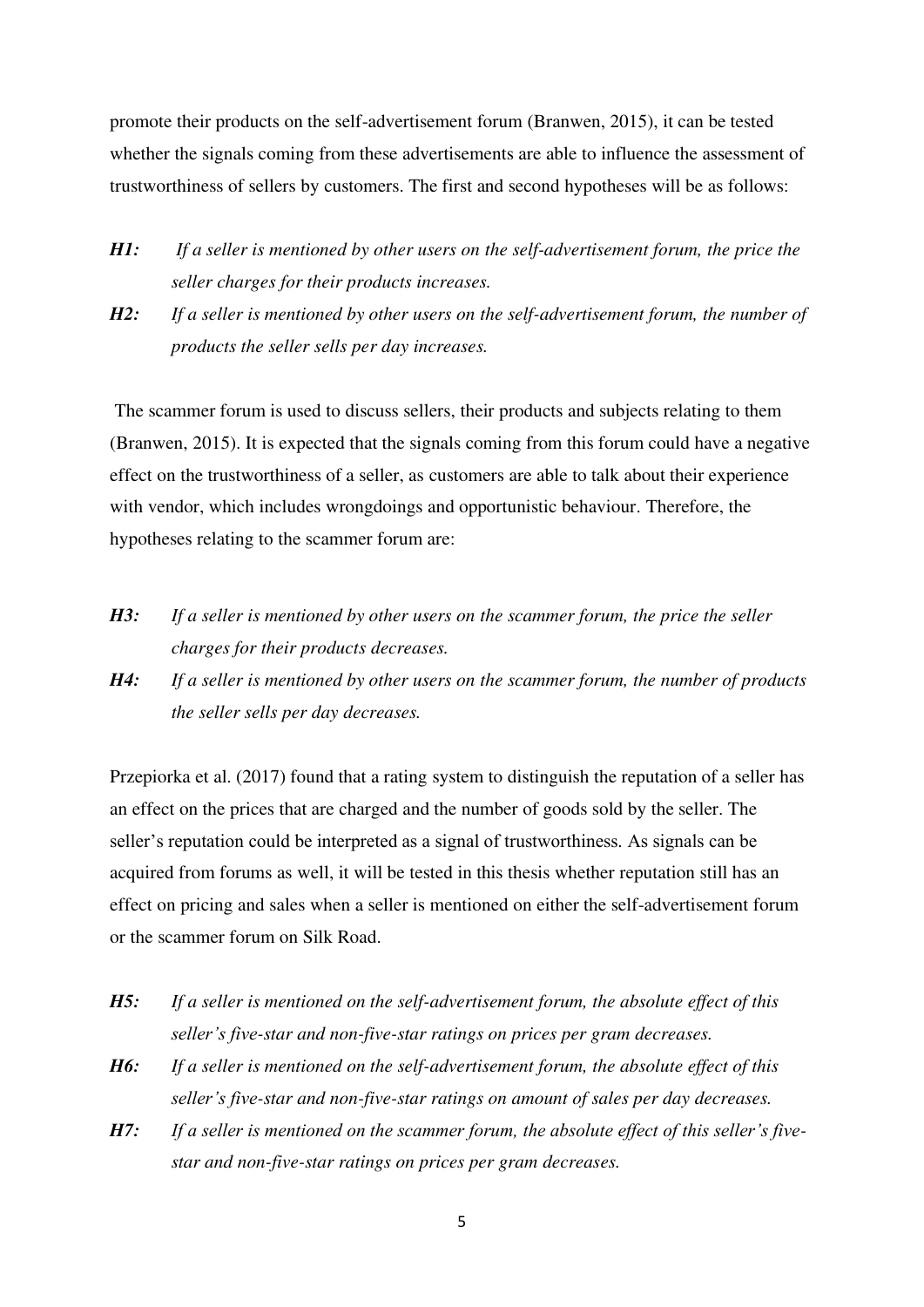*H8: If a seller is mentioned on the scammer forum, the absolute effect of this seller's fivestar and non-five-star ratings on amount of sales per day decreases.*

## **Data & Methods**

#### *Data*

For this thesis datasets are used that contain data on item listings that dealers sold on Silk Road 1.0 and forum conversations that were posted on the cryptomarket. The data on item listings was retrieved by Christin (2013) between 3 February 2012 and 24 July 2012. Data on forums was compiled by Branwen (2015), derived from the data collected by Christin (2013). This thesis takes the research on reputation scores on item price and item sales of Przepiorka, Norbutas and Corten (2017) as a starting point, which is why the data from that study will be used. The relevant data for this thesis will be summarized in the section below. For more details on the data, the study of Przepiorka et al. (2017) can be consulted. It will be mentioned when additional changes are made to the data.

 The original data set Christin (2013) collected contained 24,385 items. Because the research question in this study only focuses on the illegal drug market on Silk Road 1.0, the data set analysed is a subset of solely illegal drug items scraped from this cryptomarket. Przepiorka et al. (2017) establish seven categories of drugs to use in analyses, to make the calculation and comparability between items less complex, since those are sold in one form. The types of drugs that are utilized from the data set are weed, hash, cocaine, ketamine, MDMA, heroin and meth. Drug categories sold in multiple forms create variation in weight and substance, making the calculation and comparability harder to accomplish. This leads to 6,216 items included into the sample. Moreover, all items of which the weight was not disclosed were excluded, resulting in 5,675 items offered by 550 sellers (Przepiorka et al., 2017).

 Lastly, Przepiorka et al. (2017) eliminated the items that received no feedback messages during the time of data collection. Because the number of feedback messages an item is used as a measure for the number of sales an item has gathered, there is no evidence that the listings without feedback messages generated any sales. Removing the items without any feedback messages from the subset produces a sample of 3,153 item listings, that all individually received at least one recorded sale. The remaining items were offered by 445 different sellers.

*Variables and Model Estimations*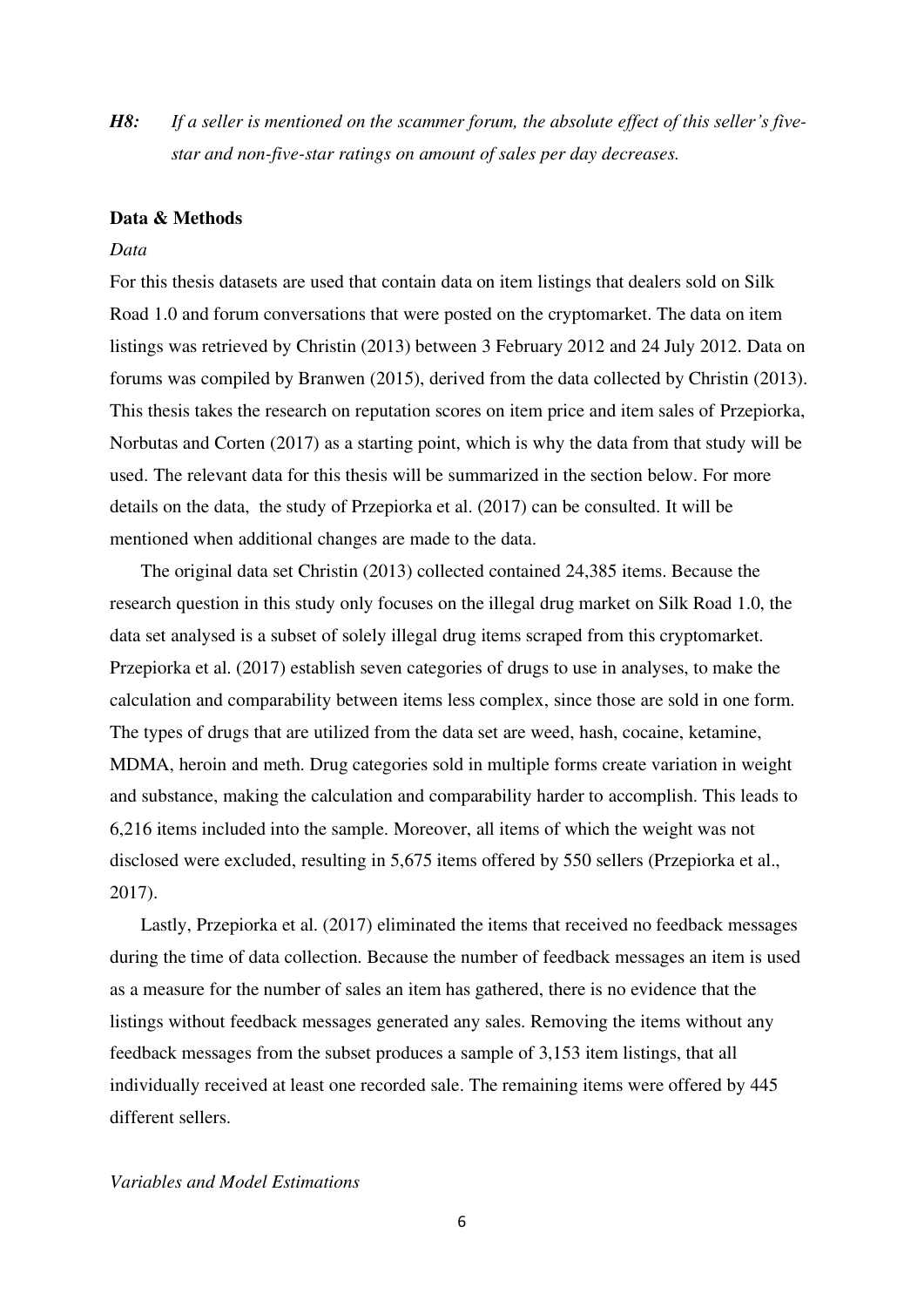As with the data explanation above, the variables and model estimations are replicated from the study of Przepiorka et al. (2017). The dependent variables of item price per gram (in USD) and item sales per day, the explanatory variables of positive and negative reputation scores and all control variables match the variables that were used by Przepiorka et al. (2017). First, the dependent and explanatory variables mentioned above will be set out. Second, an explanation will be provided of which explanatory variables are added and how these are implemented to the models to represent the self-advertisement and scammer forums. Lastly, the implementation of the control variables will be set forth.

The unit of analysis is an item offered by the seller. The two dependent variables are item price per gram (in USD) and number of item sales per day. Przepiorka et al. (2017) calculate item price per gram by dividing item price by item weight. Because no direct information on the number of sales per item is available from the data, the number of item sales is acquired from the total number of ratings a seller obtained for an individual item listing. A five-star rating is automatically awarded to a seller when a purchase is made, which therefore provides an accurate measure of the number of item sales. To determine the item sales per day, the number of item sales is divided by the amount of days the item was recorded to be online.

 For the tests of Hypotheses 1 and 3, a regression model is implemented with the logtransformed item price per gram (in USD) as the dependent variable. The testing of Hypotheses 2 and 4 will be performed by a regression model with the log-transformed number of sales per day as a dependent variable. In all models, the same explanatory and control variables are used. However, Przepiorka et al. (2017) make two exceptions. In the model of item price the log number of total item sales is adopted as a measure for the quantity of an item a seller initially had in their possession. This is done because item prices are set by sellers. Since sellers are likely to give out quantity discounts to customers, the quantity of an item negatively affects the price of an item. For the model of sales per day, not the log number of item sales is used as an explanatory variable, but the log item price per gram since the first variable will negatively affect item price per day.

 The independent variables implemented by Przepiorka et al. (2017) are sellers' positive reputation scores and negative reputation scores. The reputation scores are calculated by summing up all five-star and non-five-star ratings the seller has received by the time their item is first listed online. It should be remarked that the ratings are accumulated across all items of the seller. The items that are not included in the analyses are aggregated as well. This is done to create a reproduction of the aggregate reputation of a seller as it was displayed in Silk Road 1.0 as closely as possible. In the model, the log number of five-star ratings and as a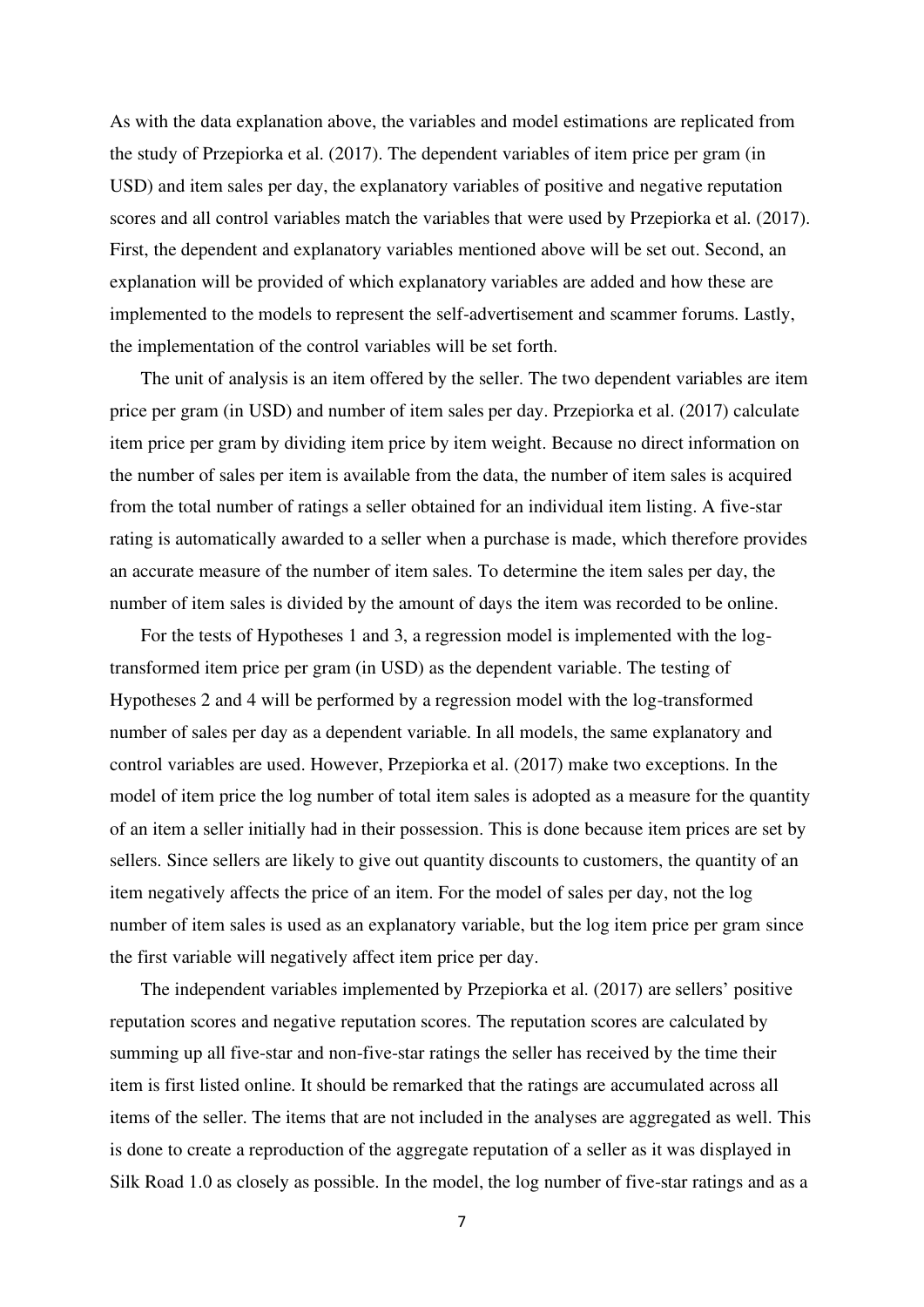measure of positive seller reputation and the log number of non-five-star ratings as a measure of negative seller reputation. Five-star ratings account for 95.8 per cent of all ratings in the sample. Przepiorka et al. (2017) mention that non-five-star ratings are given in extraordinary cases and might have a negative impact on a seller's reputation irrespective of the actual number of stars.

 Furthermore, two explanatory dummy variables are added to the regression models in parallel with the self-advertisement and scammer forum, that are not included in the models of Przepiorka et al. (2017). The first dummy variable is derived from the variable in the dataset that represents the number of forum posts placed by other members in a subforum for selfadvertisement, discussing the seller. It is calculated by distinguishing whether a seller is mentioned or not in one or more of the posts that were placed by other members on threads in the "Product offers" subforum of Silk Road 1.0, up until the time the item was posted. The "Product offers" forum was set up to create an opportunity for sellers to offer their products to potential buyers. The members' posts are comments on threads opened by sellers for the promotion of their products. This dummy variable will henceforth be called the *selfadvertisement forum variable*. The variable will be used in the analyses for Hypotheses 1 and 2, by adding it as an explanatory variable to the regression model, and for Hypotheses 5 and 6, as a moderation with the reputation scores. The second dummy variable is based on the variable that represents the number of forum posts placed by other members in the "Rumor mill" subforum, discussing the seller. This subforum was set up so that users would be able to discuss sellers, their products or other topics related to sellers on the cryptomarket. The variable is measured by computing all posts by other members that mention the seller on threads in this "Rumor mill", up until the time the item was posted on the cryptomarket. In this case, the threads are opened by other users, not the seller themselves. The dummy variable will henceforth be called the *scammer forum variable*. Like the variable described previously, this variable is implemented as an explanatory variable at first, for Hypotheses 3 and 4, and as a moderation variable combined with reputation scores afterwards, for Hypotheses 7 and 8.

 In the models multiple control variables are used by Przepiorka et al. (2017), which are implemented in this study as well. The seven categories of illegal drugs, introduced in the data explanation section above, are pooled together into three price categories: low price (weed and hash), medium price (cocaine, ketamine, and MDMA) and high price (heroin and meth).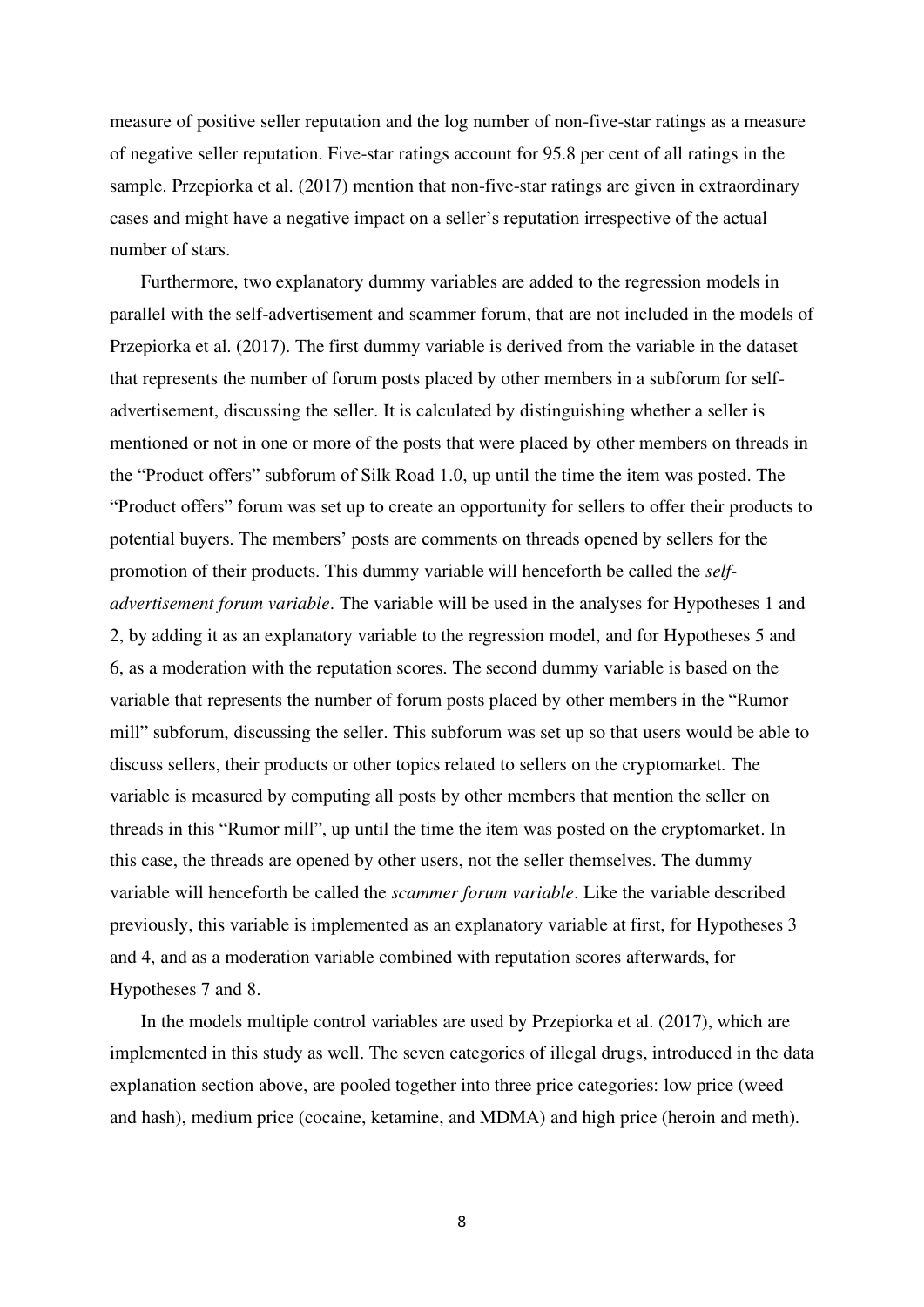#### **Table 1**

*Descriptive statistics of the main variables used for analysis* 

| Variable name                              | $\mathbf N$ | <b>Mean</b> | <b>SD</b> | <b>Median</b>    | <b>Minimum</b>   | <b>Maximum</b> |
|--------------------------------------------|-------------|-------------|-----------|------------------|------------------|----------------|
| Item sales and duration online             |             |             |           |                  |                  |                |
| Number of item sales                       | 3,153       | 20.73       | 58.95     | 5                | 1                | 1501           |
| Item online sales                          | 3,153       | 50.44       | 56.17     | 28               | 0.5              | 382            |
| Number of it sales per day                 | 3,153       | 0.45        | 0.69      | 0.25             | 0.01             | 10.83          |
| Seller ratings at time item was first seen |             |             |           |                  |                  |                |
| Number of five-star ratings                | 3,153       | 117.8       | 306.2     | 56               | $\boldsymbol{0}$ | 2600           |
| Number of non-five-star ratings            | 3,153       | 6.807       | 17.05     | 1                | $\boldsymbol{0}$ | 148            |
| Seller mentioned in forum post             |             |             |           |                  |                  |                |
| Self-advertisement forum                   | 3,153       | 0.216       | 0.411     | $\boldsymbol{0}$ | $\boldsymbol{0}$ | $\mathbf{1}$   |
| Scammer forum                              | 3,153       | 0.231       | 0.422     | $\mathbf{0}$     | $\boldsymbol{0}$ | 1              |
| Low-price products (weed, hash)            |             |             |           |                  |                  |                |
| Weight in grams                            | 2,297       | 18.15       | 63.57     | 5                | 0.25             | 1000           |
| Price in USD per gram                      | 2,297       | 15.50       | 7.3       | 14.61            | 1.46             | 115.8          |
| Medium-price products (ketamine, MDMA,     |             |             |           |                  |                  |                |
| cocaine)                                   |             |             |           |                  |                  |                |
| Weight in grams                            | 562         | 7.17        | 45.00     | 1                | 0.05             | 1000           |
| Price in USD per gram                      | 562         | 92.26       | 57.52     | 80.58            | 8.41             | 464.13         |
| High-price products (meth, heroin)         |             |             |           |                  |                  |                |
| Weight in grams                            | 294         | 1.40        | 3.87      | 0.5              | 0.1              | 56             |
| Price in USD per gram                      | 294         | 217.55      | 140.40    | 173.81           | 33.72            | 992.8          |

*Note:* The data contain N=3,153 items which were online for 50 days and resulted in 21 sales on average. Only items that were registered to have at least one transaction are applied in this analysis (as described in 'Data and Methods'). The seller of an item has 118 five-star and 7 non-five-star ratings on average. Per item the seller was discussed on the self-advertisement forum 5 times and 7 times on the scammer forum on average. Low-price items (N=973), comprising of weed and hash, are sold for 16 USD per gram in packages of 18 grams on average. Medium-price items (N=311), containing ketamine, MDMA and cocaine, are sold for 92 USD per gram in packages of 7 grams on average. High-price items (N=108), consisting of meth and heroin, are sold for 218 USD per gram in packages of 1 gram on average.

These pools are created to reduce the number of control variables. A set of three dummy variables are assembled in line with the price categories, with low price items as the reference category. Items are offered in quantities ranging from  $0.05$  g to  $1,000$  g (see Table 1). In the analyses, item weight is log-transformed, since a negative effect on item price because of quantity discounts offered by sellers is expected. Item weight will also have a negative effect on the number of sales per day because of a lower demand for bulk orders (Aldridge and Décary-Hétu, as cited in Przepiorka et al., 2017). Furthermore, dummy variables are set up for shipping locations of each item listing that are offered by the sellers. Because sellers who ship their orders internationally face additional risks (Décary-Hétu et al., as cited in Przepiorka et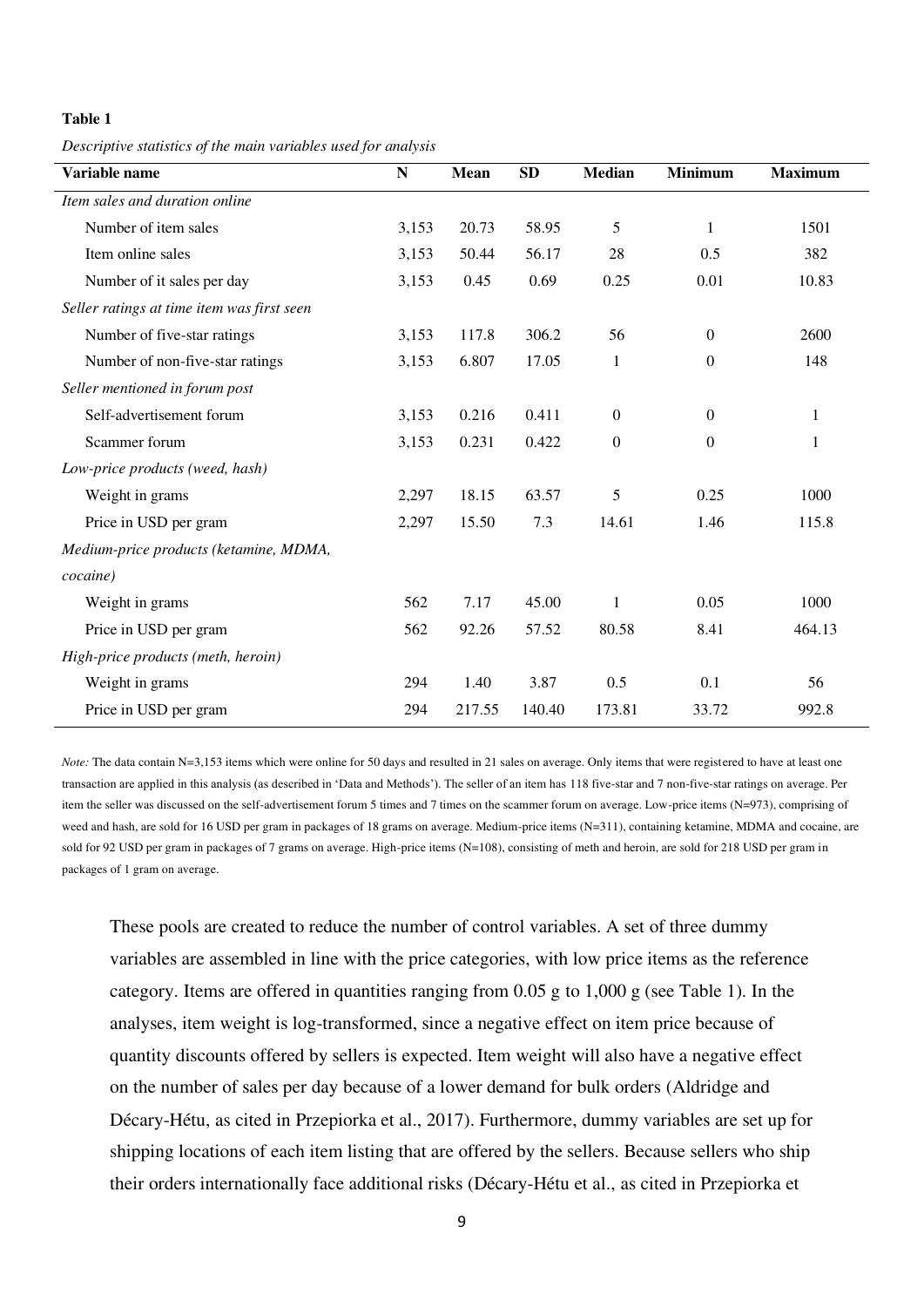al., 2017), these sellers could impose a price premium. Whether a seller ships solely domestically or internationally as well is determined by the information on their country of origin and the countries and region sellers ship to. Additionally, a distinction is made for sellers of whom the shipping locations are unknown. The dummy variable that represents the sellers who only ship domestically constitute the reference category. One dummy variable accounts for the poor quality, which is a comment that is sometimes mentioned in the titles of low price items. The last control variable is a dummy variable to mark items that were listed online on the last 2 days of data collection, since the data are right censored. Table 1 displays the descriptive statistics of the main variables used in the analyses.

# **Results**

Table 2 presents the results of the first two regression models analysed. They show positive effects for the log number of five-star ratings and negative effects for the log number of nonfive-star ratings, as expected. The reputation score coefficients in the models of Table 2 are all significant.

The estimates of the log of the self-advertisement forum variable in Models 1 and 2 indicate positive effects. Both coefficients of the self-advertisement variable in Table 2 are significant, which suggests that there is support for Hypotheses 1 and 2.

The log of the scammer forum variable in Table 2 suggests a negative effect towards item price per gram and a positive outcome for the number of item sales per day. The first effect follows the assumption of Hypothesis 3, while the second effect does not conform to Hypothesis 4. However, solely the positive effect of Model 4 shows significance, indicating that the effects of the scammer forum variable does not provide evidence for these hypotheses.

 Most of the control variables in Table 2 display effects that are in line with the hypotheses. Item price per gram in the second model shows a significant negative effect, implying that the higher the price, the slower the speed at which items are sold. The significant negative effect of number of sales on item price indicates that higher weighing orders and a higher amount of sales creates a lower price, suggesting that sellers provide discounts for bulk orders. As expected, products in higher categories and of higher quality are offered for a higher price by sellers. Poor quality in products only has a significant negative effect on the item price. It does not seem to have a significant effect on the number of item sales per day. The control variable that differs from its assumption is that of the location that sellers ships to. While it was expected that sellers who also ship to foreign countries would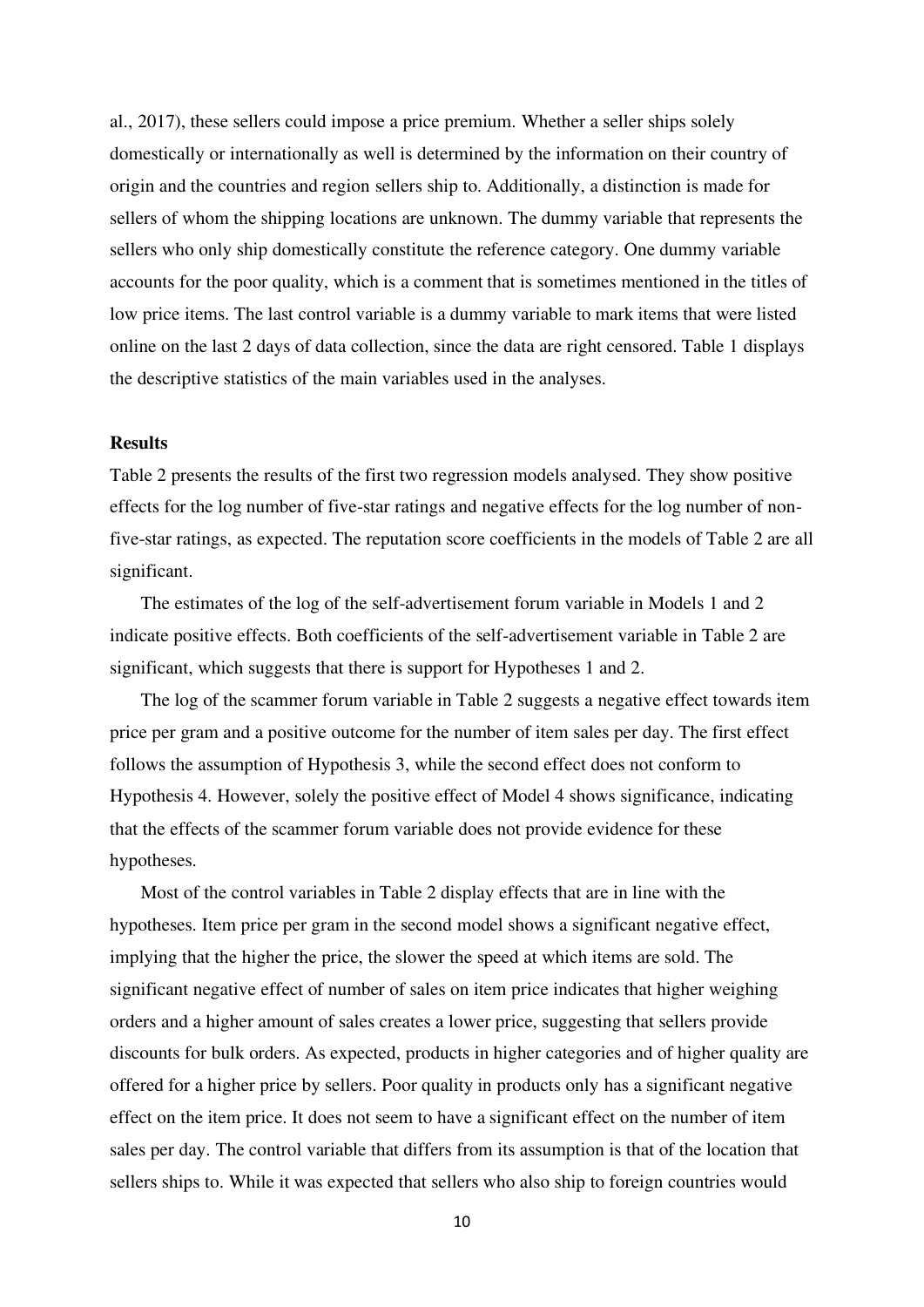#### **Table 2**

*Seller variables* 

Seller ships to

|                    | per day)            |
|--------------------|---------------------|
|                    | M <sub>2</sub>      |
| $3.000***(0.017)$  | $0.435**$ $(0.165)$ |
|                    |                     |
|                    | $-0.651***(0.053)$  |
| $-0.220***(0.005)$ | $-0.451***(0.018)$  |
| (reference)        | (reference)         |
| $1.461***(0.018)$  | $0.914***(0.095)$   |
|                    | in USD)<br>M1       |

High price 2.149\*\*\* (0.025) 1.415\*\*\* (0.136) Poor quality  $-0.885^{***}$  (0.51)  $-0.070$  (0.160) Last 2 days 0.053<sup>\*\*</sup> (0.016) 0.058 (0.047)

Log(number of five-star ratings + 1)  $0.033***(0.004)$   $0.172***(0.013)$ Log(number of non-five-star ratings + 1)  $-0.040*** (0.008)$   $-0.237*** (0.023)$ Self-advertisement forum variable  $0.046** (0.017)$   $0.109*(0.050)$ Scammer forum variable  $-0.004 (0.017)$   $0.201*** (0.050)$ 

Unknown 0.000 (0.031) -0.327\*\*\* (0.092) Domestic only (reference) (reference) (reference) (reference) Foreign  $-0.089*** (0.014)$   $0.001 (0.041)$ 

Log(number of sales)  $-0.018***(0.005)$ 

*Regression models of item price and sales per day with reputation scores and forum variables*

*Note:* \*\*\*P < 0.001, \*\*P < 0.01, \*P < 0.05, with two-sided tests. N1 represents the number of item listings. N2 represents the number of sellers.

*N1* 3,153 3,153 3,153 *N2* 445 445 *Adjusted*  $R^2$  0.883 0.221

charge a higher price, the only significant effect that can be observed is the negative effect on the item price. Although the explanation is unclear, when the shipping location of a seller is unknown, the results show a significant negative effect on the number of item sales per day.

The coefficient estimates of the reputation scores in Table 3 show similar results to those in Table 2. Models 3 and 4 both reveal positive effects for the log of the number of five-star ratings and negative effects for the log of the number of non-five-star ratings. These effects are all significant as well.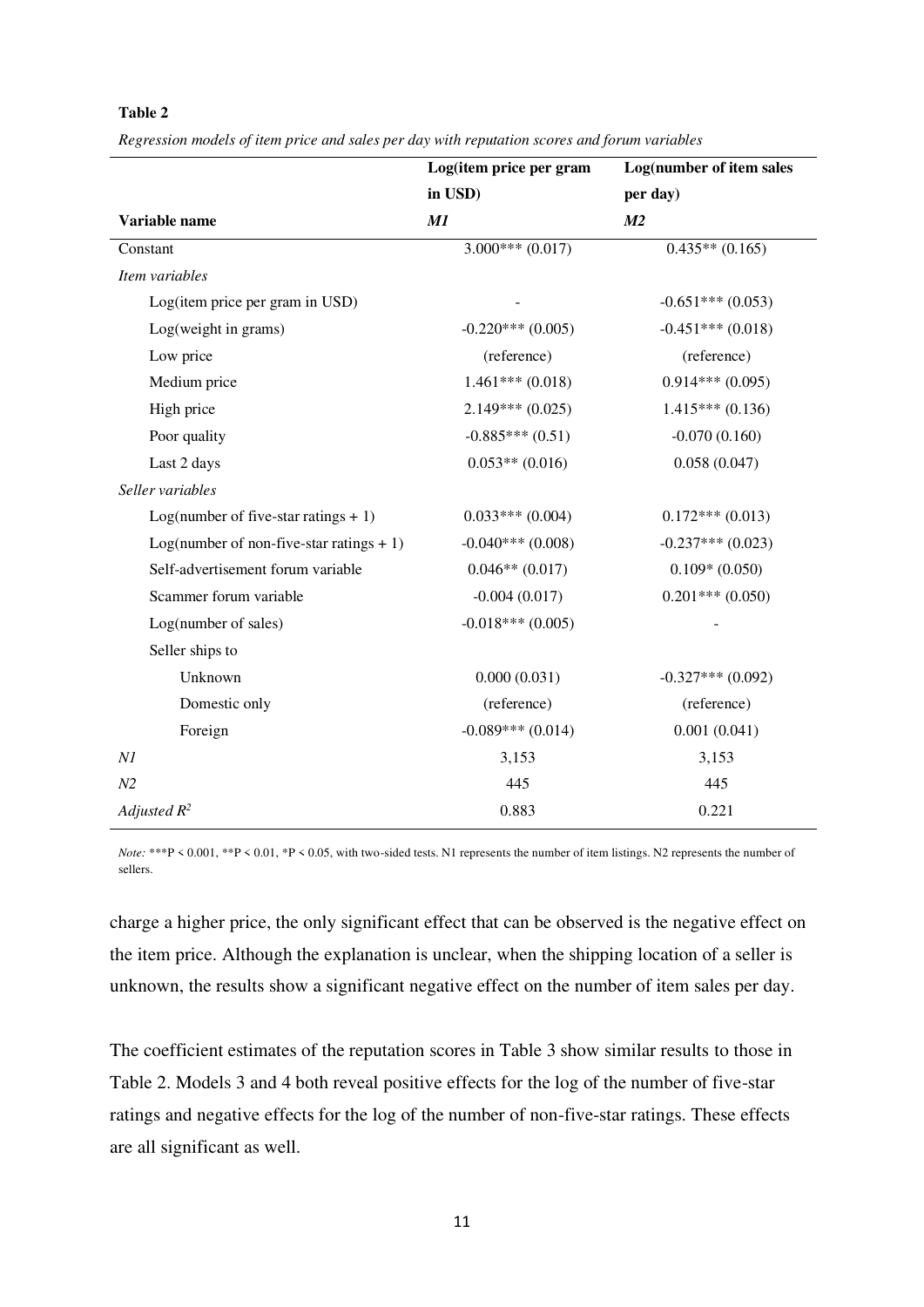#### **Table 3**

*Regression models of item price and sales per day with reputation scores and forum variables*

|                                              | Log(item price per gram in | Log(number of item sales per |
|----------------------------------------------|----------------------------|------------------------------|
|                                              | USD)                       | day)                         |
| Variable name                                | M3                         | M4                           |
| Constant                                     | $2.993***(0.018)$          | $0.440**$ (0.166)            |
| Item variables                               |                            |                              |
| Log(item price per gram in USD)              |                            | $-0.647***(0.053)$           |
| Log(weight in grams)                         | $-0.220***(0.005)$         | $-0.450***(0.018)$           |
| Low price                                    | (reference)                | (reference)                  |
| Medium price                                 | $1.460***(0.018)$          | $0.901***(0.095)$            |
| High price                                   | $2.156***(0.025)$          | $1.389***(0.136)$            |
| Poor quality                                 | $-0.889***(0.51)$          | $-0.075(0.160)$              |
| Last 2 days                                  | $0.056***(0.016)$          | 0.057(0.047)                 |
| Seller variables                             |                            |                              |
| Log(number of five-star                      | $0.031***(0.005)$          | $0.175***(0.014)$            |
| ratings $+1$ )                               |                            |                              |
| Log(number of non-five-star ratings $+1$ )   | $-0.031***$ (0.009)        | $-0.261***(0.026)$           |
| Self-advertisement forum variable            | $0.122***(0.035)$          | 0.161(0.104)                 |
| Scammer forum variable                       | $-0.067(0.040)$            | 0.029(0.120)                 |
| Log(number of five-star ratings + 1) $*$     | $-0.018(0.012)$            | $-0.013(0.035)$              |
| Self-advertisement forum variable            |                            |                              |
| Log(number of non-five-star ratings + 1) $*$ | $-0.008(0.022)$            | $-0.038(0.066)$              |
| Self-advertisement forum variable            |                            |                              |
| Log(number of five-star ratings $+1$ ) *     | $0.031*(0.012)$            | $-0.005(0.037)$              |
| Scammer forum variable                       |                            |                              |
| Log(number of non-five-star ratings + 1) $*$ | $-0.051*(0.023)$           | $0.188**$ $(0.070)$          |
| Scammer forum variable                       |                            |                              |
| Log(number of sales)                         | $-0.020***$ (0.005)        |                              |
| Seller ships to                              |                            |                              |
| Unknown                                      | 0.000(0.031)               | $-0.313**$ (0.092)           |
| Domestic only                                | (reference)                | (reference)                  |
| Foreign                                      | $-0.084***(0.014)$         | 0.008(0.042)                 |
| Νl                                           | 3,153                      | 3,153                        |
| ${\it N2}$                                   | 445                        | 445                          |
| Adjusted $R^2$                               | 0.884                      | 0.224                        |

*Note:* \*\*\*P < 0.001, \*\*P < 0.01, \*P < 0.05, with two-sided tests. N1 represents the number of item listings. N2 represents the number of sellers.

As for the main forum variables, only one significant effect can be detected in Table 3. This can be found in Model 3, where the self-advertisement variable presents a positive effect on the item price per gram, which is in line with Hypothesis 1. All other coefficients representing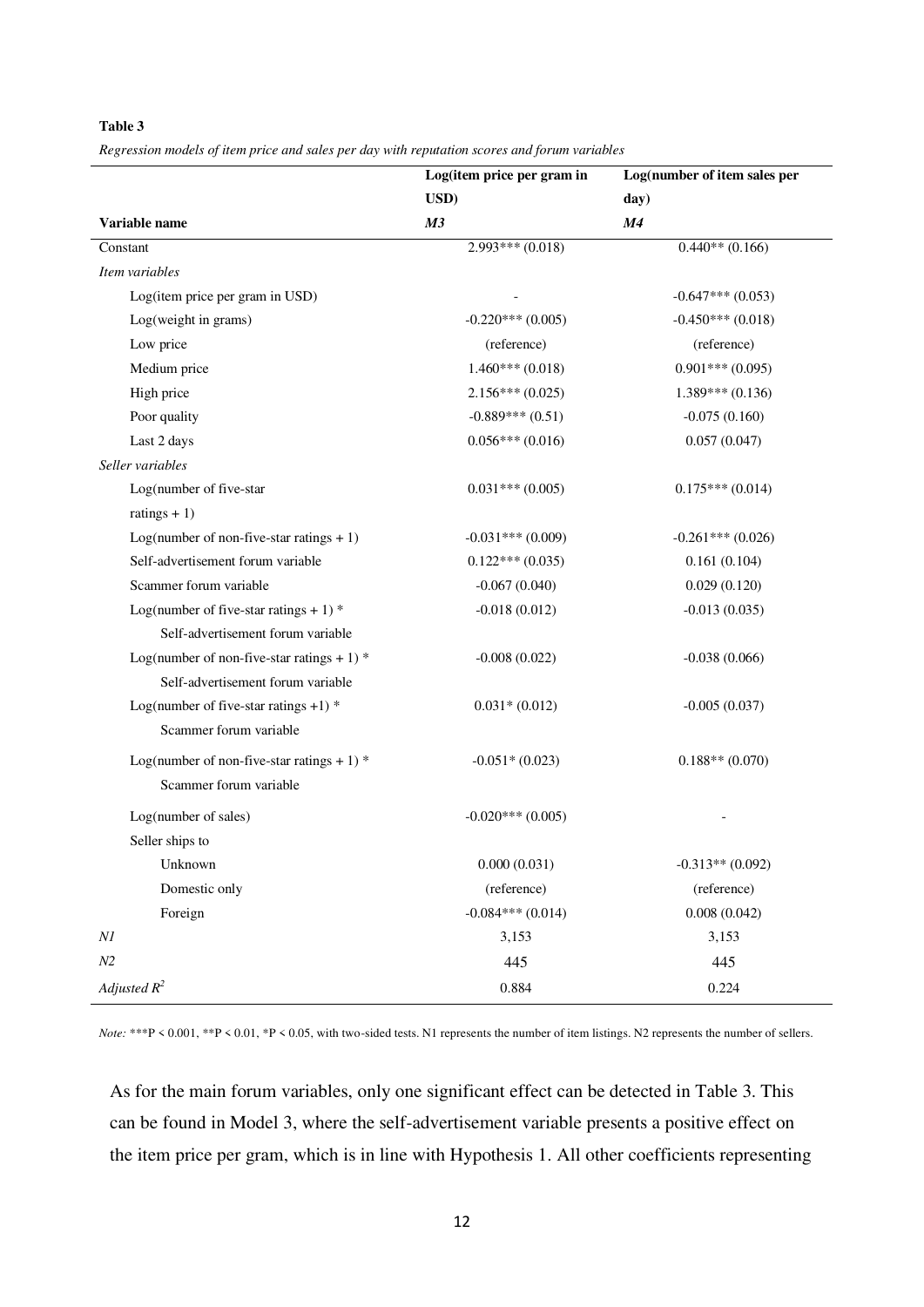the self-advertisement and scammer forums do not produce any significant effects, which subsequently does not provide any evidence for Hypotheses 2 through 4. The interactions between the reputation scores and the scammer forum variables on price per gram are both significant, where the moderation of this forum variable with five-star ratings provides a positive effect, confirming Hypothesis 1, and a negative effect for the interaction in combination with the non-five-star ratings, not matching Hypothesis 1. The only interaction on number of sales that is significant is the positive effect between the non-five-star ratings and the scammer forum, which does not follow the expectations of Hypotheses 3 and 4. None of the interaction effects relating to the self-advertisement forum are significant and neither is the effect between the scammer forum and five-star ratings. Despite the significant interaction coefficients the significance of reputation scores on item price per gram and the number of items sold per day did not decrease. As mentioned before, the coefficients of the logged number of five-star ratings maintain a positive effect, while the non-five-star ratings remain negative. These results are not in line with Hypotheses 5 through 8, which assume that the absolute effect of the reputation scores would decrease due to the interactions between ratings and forums.

The control variables in Table 3 match the coefficient estimates of Table 2 in slope and significance. The log item price per gram in Model 4 and log weight in grams in both show negative significant effects. The log of the number of sales has a negative effect on item price per gram, which is also significant. The expectation that sellers increase the prices they charge in higher price categories applies in the last two models as well. Like can be seen in Table 2, Table 3 only exhibits a significant effect of poor quality on item price per gram in Model 3, which is negative as expected. Model 4 presents a negative effect of poor quality as well, but the effect on the number of item sales per day is not significant here either. Shipping to foreign countries has a significant negative effect on item price per gram, which is against expectations, matching Table 2. When the shipping location is unknown, it has a significant negative effect on the number of item sales per day, which was not assumed either.

## **Conclusion & Discussion**

In this thesis the cooperation between anonymous sellers and buyers on cryptomarkets is studied. Data collected from the first large-scale cryptomarket, Silk Road 1.0, is used to test the influence of contact on forums between sellers and buyers on the reputation of vendors, the prices that are charged for products and how quickly these products are sold. The kinds of forums that are taken into account are a self-advertisement forum, where sellers are able to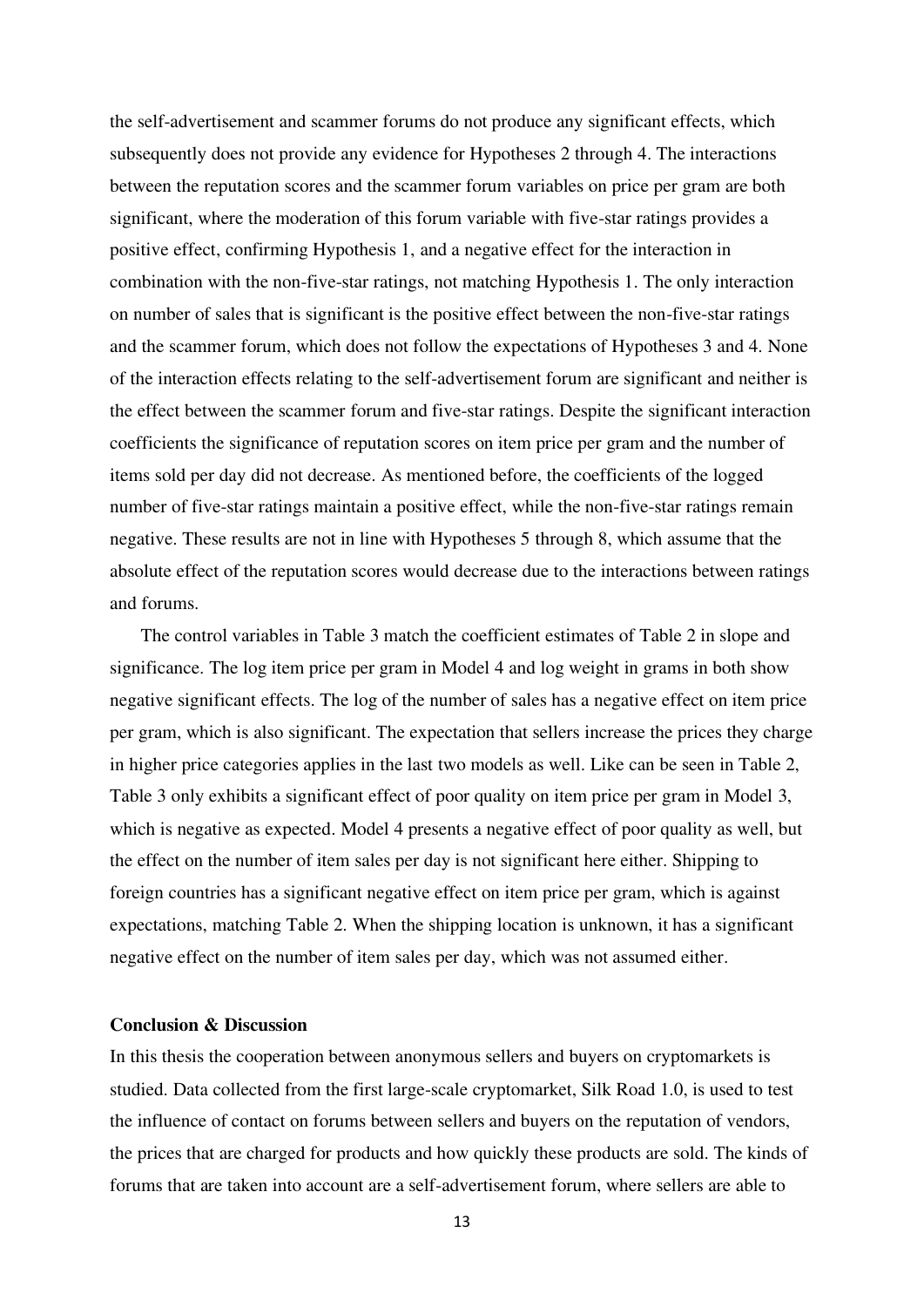present their products to customers, and a scammer forum, where sellers, their products and other topics related to sellers are discussed. In both cases the distinction is made whether sellers are mentioned by other members of the cryptomarket on either of the forums or not.

 Przepiorka et al. (2017) conclude in their study that reputation scores have an effect on prices charged and the amount of sales made by sellers. In this thesis it is tested whether communication on forums influences the effect of seller reputation.

 I find that in the case a seller has been mentioned on the self-advertisement forum, the product price per gram and the number of item sales per day increase. By contrast, if a vendor is mentioned by others on the scammer forum the item price per gram and the amount of daily item sold decline. Evidence is found to conclude that the mentioning of a seller on a selfadvertisement forum raises the price of products and the amount of products that are sold per day. If a seller is mentioned on a scammer forum, I find that this only has an increasing effect on the number of sales and not on the product price. The mentioning of sellers by members of the cryptomarket on the self-advertisement and the scammer forums does not seem to have an influence on the effect of reputation scores on prices and sales when to results are considered.

 Bearing this conclusion in mind, the importance of reputation systems managed by cryptomarkets (Przepiorka et al. 2017; Jiao et al. 2021) is emphasized. Self-advertisement and scammer forums do not seem to have the effect that feedback ratings have on the pricing and sales of illicit goods. The effect of signals that are derived from sellers' reputation are not weakened by the signals acquired from these forums (Gambetta, 2009; Przepiorka and Berger, 2017; Norbutas, 2020).

 Future research could be focused on the contents and influence of the "Rumor mill" forum (scammer forum) on Silk Road, as the results in relation to the scammer forum were not in line with expectations. This element simultaneously is an aspect that could be improved upon in this thesis. The fact that the 'scammer forum' is used to discuss sellers, their products and subjects related to them does not mean that the contents of this forum are all negative experiences in connection to a seller. Positive experiences and recommendations could be shared as well, which could possibly explain why the results show that vendors sell more items per day when they are mentioned on the scammer forum.

 Moreover, it should be noted that the data used in this study is obtained from the first cryptomarket that became popular among users (Martin, 2014). Researching other cryptomarkets that operated more recently could gain even more knowledge into the roles that reputation and forums play in cryptomarkets. Comparing data from Silk Road 1.0 and other cryptomarkets would produce more insight whether sellers' reputation and forum mentions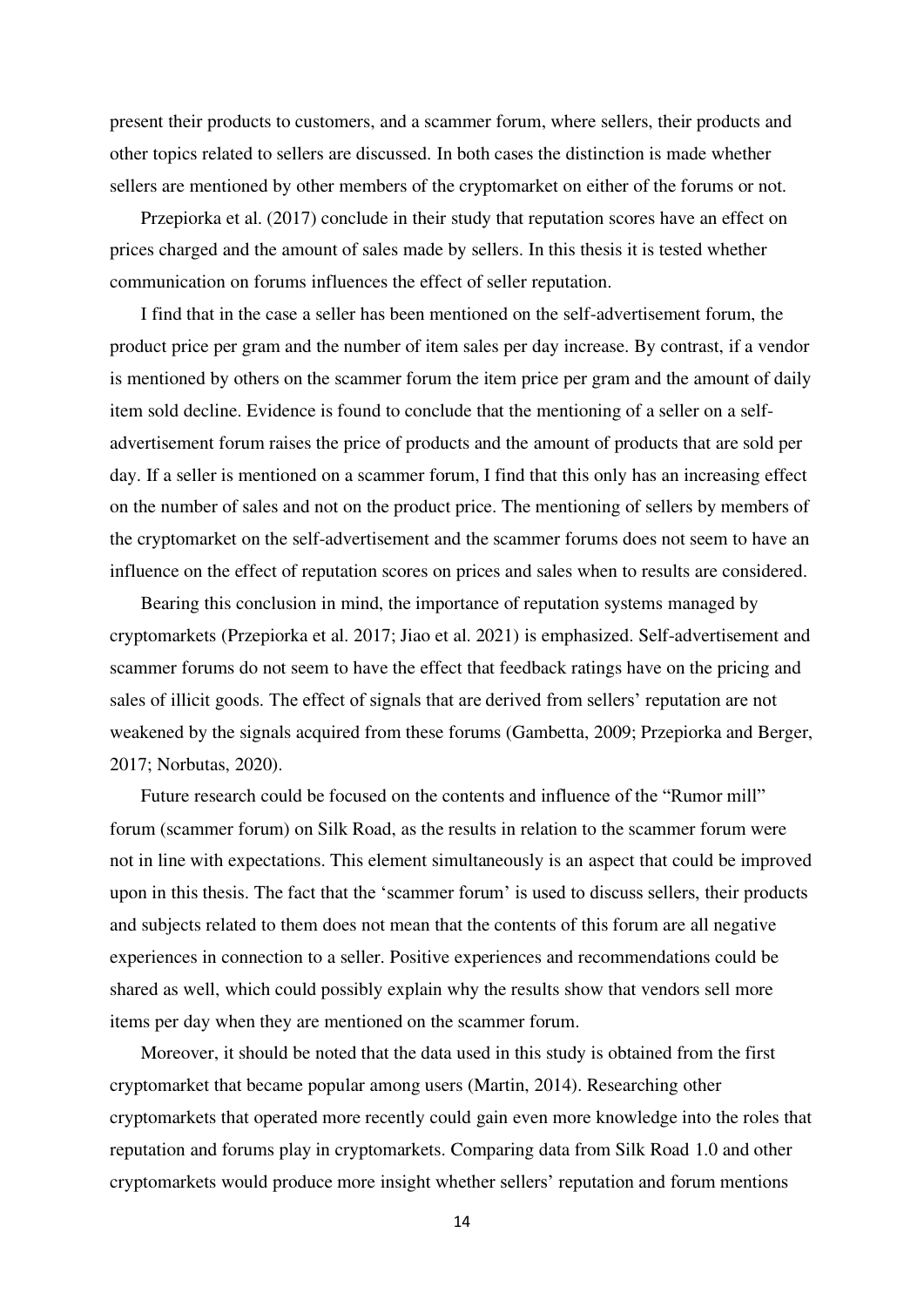have sustained their effect on illicit online markets or if the importance of these aspects have developed differently more modern cryptomarkets.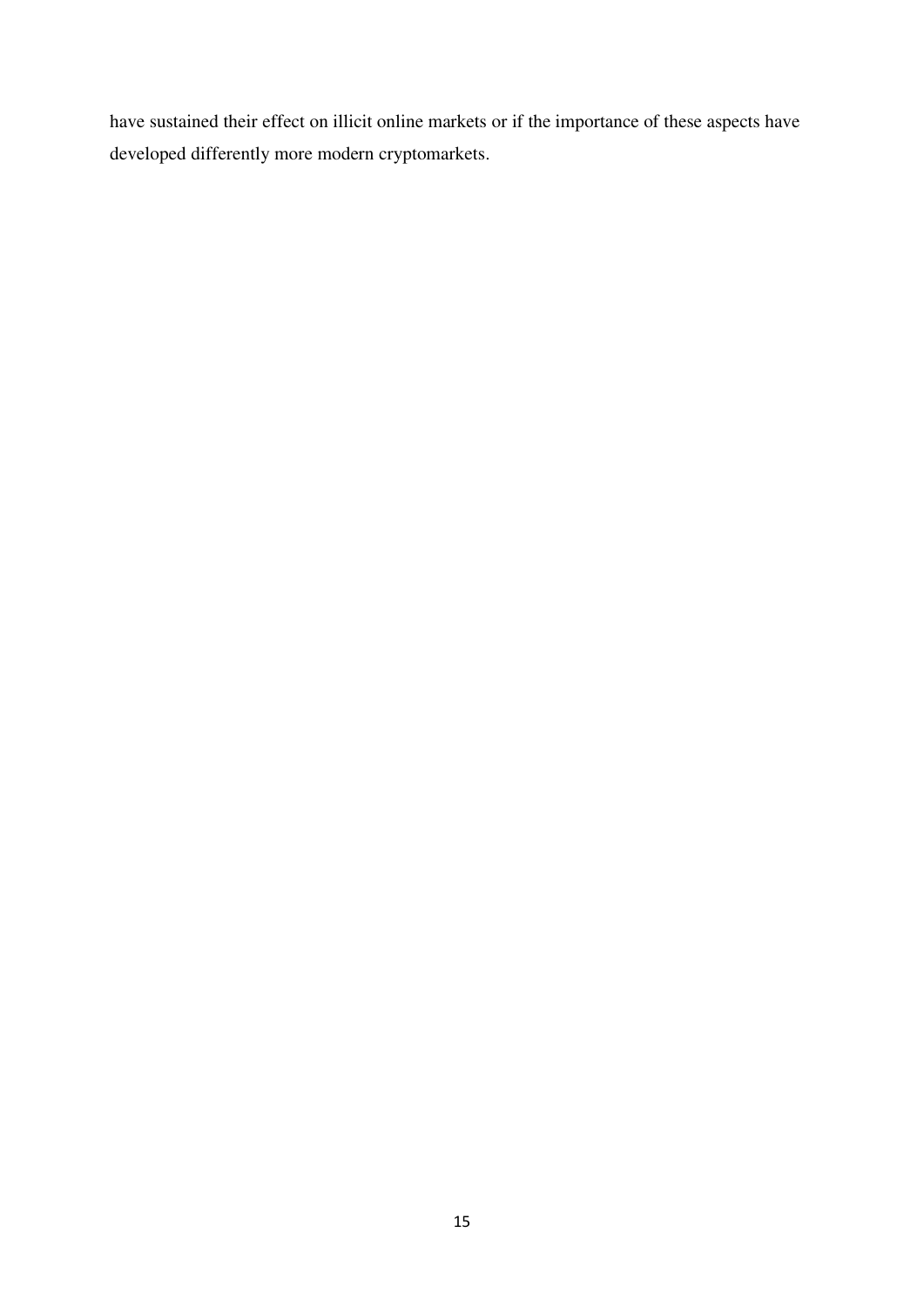#### *Literature*

- Aldridge, J. & Décary-Hétu, D. (2014). Not an 'Ebay for Drugs': The Cryptomarket 'Silk Road' as a Paradigm Shifting Criminal Innovation. Retrieved from Social Science Research Network: http://ssrn.com/abstract=2436643
- Bancroft, A. & Scott Reid, P. (2017). Challenging the techno-politics of anonymity: the case of cryptomarket users. Information, Communication and Society, 20(4), 497-512.
- Branwen, G., Christin, N., Décary-Hétu, D., Munksgaard Andersen, R., StExo, El Presidente, Anonymous, Lau, D., Sohhlz, Kratunov, D., Cakic, V., Van Buskirk, Whom, McKenna, M. & Goode, S. (2015). Dark Net Market archives, 2011–2015. Retrieved from [https://www.gwern.net](https://www.gwern.net/)
- Christin, N. (2013). Traveling the Silk Road: A measurement analysis of a large anonymous online marketplace. arXiv, 1207.7139.
- Décary-Hétu, D., Paquet-Clouston, M. & Aldridge, J. (2016). Going international? Risk taking by cryptomarket drug vendors. *International Journal of Drug Policy*, *35*, 69-76.
- Dellarocas, C. (2003). The digitization of word of mouth: promise and challenges of online feedback mechanisms. *Management Science, 49*(10), 1407-1424.
- Diekmann, A., Jann, B., Przepiorka, W. & Wehrli, S. (2014). Reputation formation and the evolution of cooperation in anonymous online markets. American Sociological Review, 79(1), 65-85.
- Gambetta, D. (2009). Signaling. In Hedström, P. & Bearman, P. (eds), The Oxford Handbook in Analytical Sociology. Oxford: Oxford University Press, pp. 168-194.
- Hardy, R. A. & Norgaard, J. R. (2016). Reputation in the Internet black market: an empirical and theoretical analysis of the Deep Web. Journal of Institutional Economics, 12, 515-539.
- Jiao, R., Przepiorka, W. & Buskens, V. (2021). Reputation effects in peer-to-peer online markets: A meta-analysis. *Social Science Research, 95*, <https://doi.org/10.1016/j.ssresearch.2020.102522>
- Jin, G.Z. & Kato, A. (2006). Price, quality and reputation: evidence from an online field experiment. *The RAND Journal of Economics. 37*(4), 983-1005.
- Martin, J. (2014). Lost on the 'Silk Road': Online drug distribution and the 'cryptomarket'. Criminology & Criminal Justice, 14(3), 351-367.
- Martin, J., Cuncliffe, J. & Munksgaard, R. (2019). *Cryptomarkets: a Research Companion*. Bingley, United Kingdom: Emerald Publishing.
- Moeller, K., Munksgaard, R. & Demant, J. (2017). Flow my FE the vendor said: Exploring